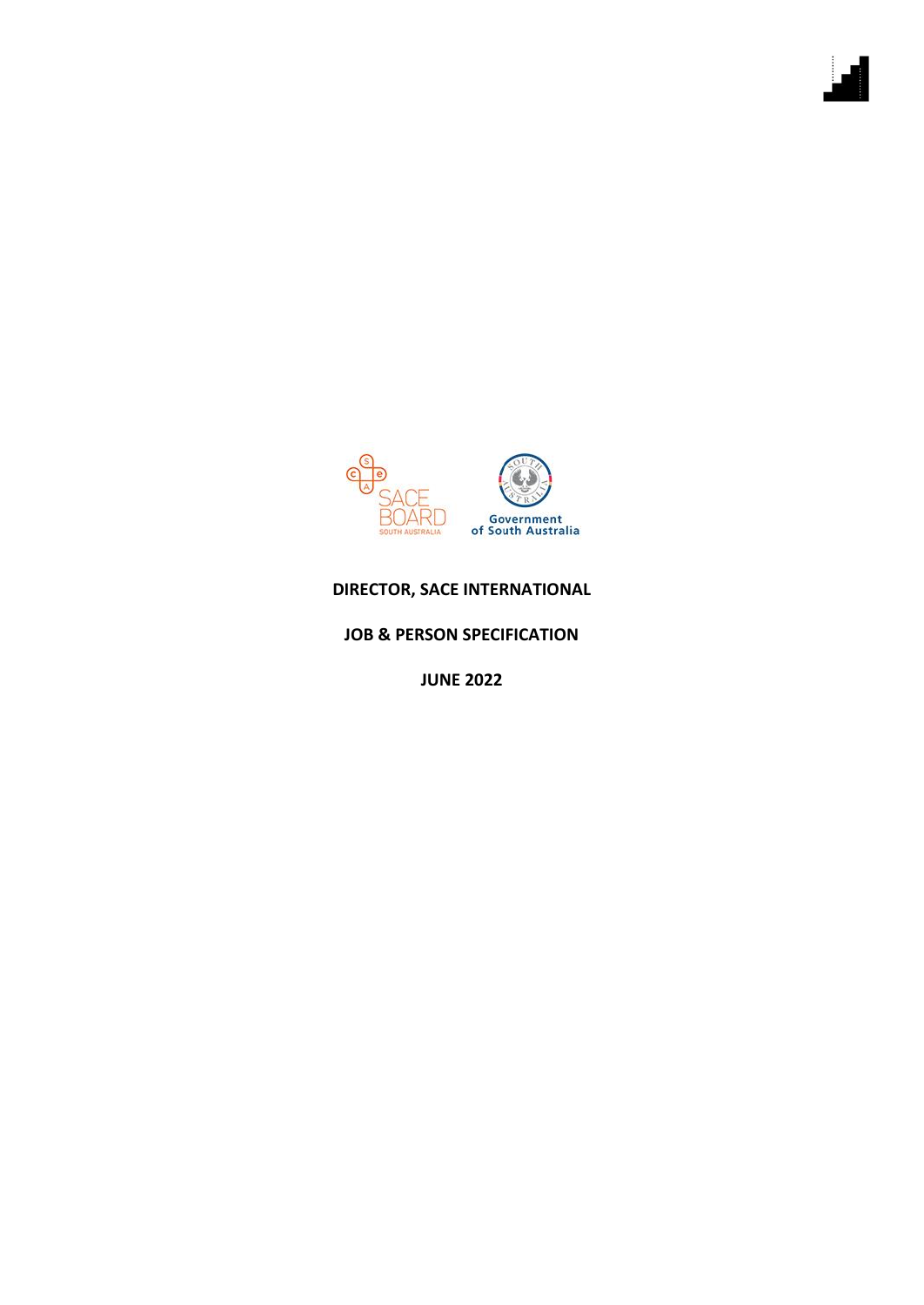



# Role Description

| <b>Reports to: Chief Executive</b>              | <b>Positions Reporting to this Position:</b> Three (3) |
|-------------------------------------------------|--------------------------------------------------------|
| <b>Class:</b> MAS3                              |                                                        |
| Job Title: Director, SACE International (SACEi) | <b>Group: SACE International (SACEi)</b>               |

#### Primary Purpose of Position

The South Australian Certificate of Education (SACE) is a leading Australian senior secondary qualification, recognised for its innovative approach to curriculum and assessment, including as the first assessment authority in Australia to introduce electronic exams. The SACE Board's Strategic Plan 2020 – 2023 signals a new era of transformation for the qualification that puts students as 'thriving learners' at the centre of its work, and creating a qualification that captures the knowledge, skills, capabilities and attributes of the whole student.

The SACE International (SACEi) unit aims to be recognised as an internationally respected program, that provides all students with the capabilities to successfully move towards further learning and work opportunities as thriving individuals. The success of the SACEi program will be determined by the diversification and refinement of products and services, including the introduction of new products, entry into new markets, and effectively manage the cost of program delivery.

The role of the Director, SACEi is to grow the SACEi program through a strategic approach to stakeholder engagement by driving long term key partnerships and identifying innovative business and market development to establish sustainable and profitable revenue streams. Leading a team of professionals, the Director, SACEi manages significant stakeholder engagement activities and works to foster deep relationships based on trust between students, parents, school leaders, departmental staff and senior government officials.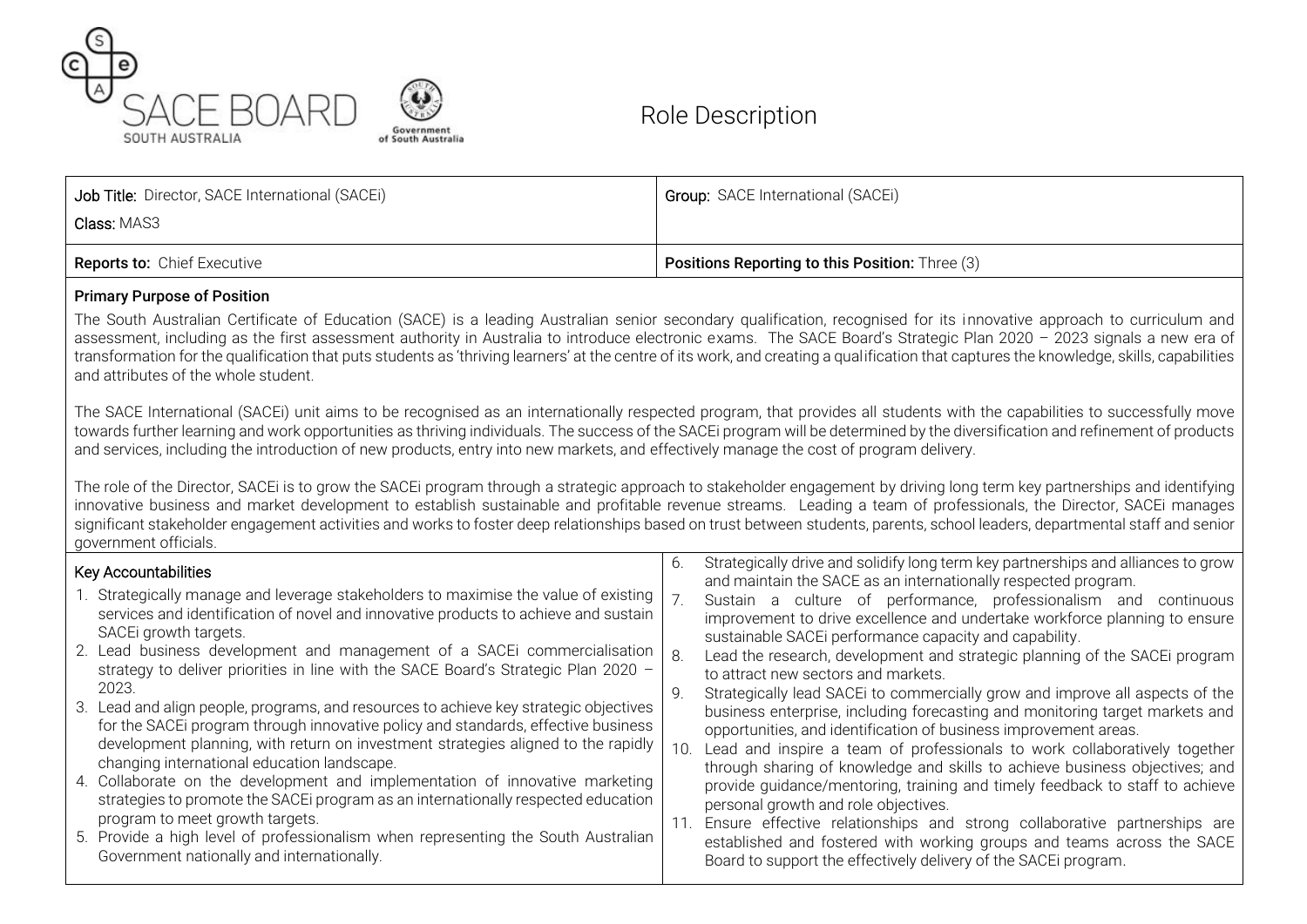| <b>Key Relationships / Interactions</b><br>This role reports to the Chief Executive, SACE Board of SA.<br>The role manages relationships with staff across the SACE Board who provide<br>$\bullet$<br>services to the SACE International program and schools as well as teachers,<br>principals, agents, university staff and state and federal Government employees<br>who work with SACE International schools.                                                                                                                        | The incumbent works under the SACE Board of South Australia Act 1983.<br>An intense time of activity within the SACE Board of South Australia occurs<br>$\bullet$<br>between October and December. For some roles, the incumbent would not<br>normally be able to take planned leave during this period.<br>Appointment is subject to a satisfactory working with children check obtained<br>$\bullet$<br>through the Department of Human Services to be renewed every 5 years before<br>expiry.                                                                                                                                                                                                                                                                                 |
|------------------------------------------------------------------------------------------------------------------------------------------------------------------------------------------------------------------------------------------------------------------------------------------------------------------------------------------------------------------------------------------------------------------------------------------------------------------------------------------------------------------------------------------|----------------------------------------------------------------------------------------------------------------------------------------------------------------------------------------------------------------------------------------------------------------------------------------------------------------------------------------------------------------------------------------------------------------------------------------------------------------------------------------------------------------------------------------------------------------------------------------------------------------------------------------------------------------------------------------------------------------------------------------------------------------------------------|
| <b>Key Challenges</b><br>The position requires strong leadership in the application of adaptive<br>$\bullet$<br>approaches to lead teams through periods of change and ambiguity in the face<br>of evolving priorities and deliverables.<br>The position operates in an accountable and politically sensitive environment<br>$\bullet$<br>and will require a high level of diplomacy, tact and discretion.<br><b>Position Dimensions</b><br>Staff: Three (3)<br>Budget: Operating Budget for SACEi as allocated<br><b>Qualifications</b> | Essential Knowledge / Skills / Experience<br>Develops effective strategies and show decisiveness in dealing with difficult<br>situations.<br>Proven experience in leading and managing a team of staff and setting group<br>$\bullet$<br>and corporate objectives to ensure outcomes are being achieved within budget.<br>Anticipates and assesses the impact of changes, such as government<br>$\bullet$<br>policy/economic conditions, to business plans and initiatives and responds<br>appropriately.<br>Demonstrated sound risk management principles and strategies into business<br>planning.                                                                                                                                                                             |
| Relevant qualifications in education, business, marketing or other relevant discipline<br>is desirable.<br><b>Corporate Responsibilities</b><br>Responsible for:<br>Keeping accurate and complete records of business activities in accordance<br>with the State Records Act 1997.<br>Maintaining a commitment to equal employment opportunity, diversity, work<br>$\bullet$<br>health and safety.                                                                                                                                       | Demonstrated innovative leadership and pragmatic systems thinking to support<br>the delivery of international education policy development and commercial<br>business activities.<br>Proven commercial business and financial acumen, including the ability to think<br>globally and apply an entrepreneurial lens to anticipate business opportunities<br>and inform corporate decision making.<br>Demonstrated understanding of educational policy and the political landscape,<br>$\bullet$<br>and other relevant factors.<br>Exceptional interpersonal skills with demonstrated success in achieving key<br>$\bullet$<br>stakeholder partnerships; engagement and participation; maintaining<br>connectedness across a range of audiences and clients; and managing critical |
| <b>Special Conditions</b><br>Voluntary flexible working arrangements.<br>Intrastate/interstate/international travel and irregular working hours will be a<br>$\bullet$                                                                                                                                                                                                                                                                                                                                                                   | and sensitive issues with a strong appreciation for and understanding of cultural<br>diversity.<br>Demonstrated experience within an international education context.                                                                                                                                                                                                                                                                                                                                                                                                                                                                                                                                                                                                            |
| feature of this position.<br>A current passport (or ability to obtain a passport) and eligibility for visas in<br>$\bullet$<br>countries offering the SACE International program.<br>Annual performance agreement for the achievement of specific service or<br>$\bullet$<br>program outcomes.<br>A current driver's licence is required.<br>$\bullet$<br>Some out-of-hours work.                                                                                                                                                        | Desirable Knowledge / Skills / Experience<br>Knowledge of agile project management methodology and application.<br>An understanding of the role of the SACE Board of South Australia as a statutory<br>$\bullet$<br>authority, including knowledge of legislation, Strategic Plan priorities for the<br>organisation and the Board and Committee structures.                                                                                                                                                                                                                                                                                                                                                                                                                     |